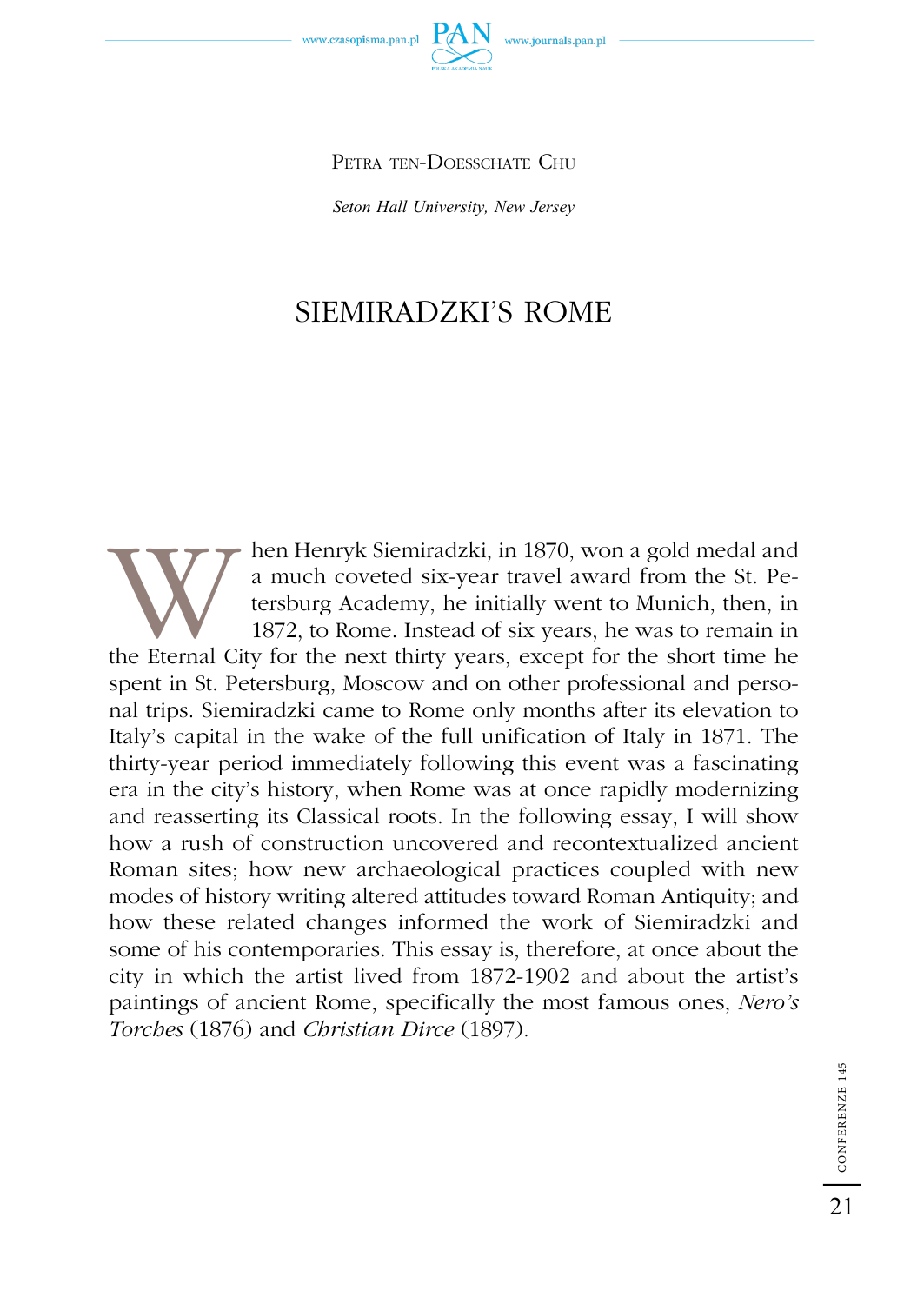



#### THE ATTRACTION OF ROME

Siemiradzki's choice of Rome as a place to study and further his career was not unusual. Northern-European artists had flocked to the city since the late  $16<sup>th</sup>$  and early  $17<sup>th</sup>$  centuries, first, to study the monuments of ancient times, then to learn from the masters of the Renaissance, particularly Michelangelo and Raphael.<sup>1</sup> In 1666, the French government had institutionalized a period of study in Rome for its best art and architecture students by founding an academy in the city. $^2$  By the 18<sup>th</sup> century, Rome had become, in the word of Christopher Johns, "the intellectual entrepôt, the cultural clearing house, and the academy of Europe."3 It was a tourist destination for the rich and powerful, especially coming from the British Isles and a favorite gathering place for intellectuals. For artists it became a veritable mecca and it would remain so until the early  $20<sup>th</sup>$  century.

The  $18<sup>th</sup>$  century saw a growing fascination with the Rome of classical antiquity, which affected all who came to the eternal city. This interest was fostered, among others, by the opening of the Museo Capitolino in 1734, the discovery of Pompeii in 1748, the publication of Giovanni-Baptista Piranesi's *Le Antiquità romane* in 1756*,* the publication of Johann Joachim Winckelmann's *Geschichte der Kunst des Altertums* in 1764, the opening of the Museo Pio-Clementino in 1771; and, last but not least, the publication of Edward Gibbon's *The History of the Decline and Fall of the Roman Empire*, the first volume of which appeared in 1776 and the last and sixth in 1789. Events, museums, and publications like these reawakened the interest in classical, especially Roman, antiquity, and led to the birth of the Neoclassical style, first seen in full force in Jacques-Louis David's *Oath of the Horatii* (Musée du Louvre, Paris), shown to popular acclaim in the artist's studio in Rome in the summer of 1785. The depiction of scenes from Roman history as examples of virtue – *exempla virtutis –* would become one of the hallmarks of this style.

<sup>1]</sup> The literature on this topic is vast. Among the most recent sources is *Viva Roma! Artists and the Trip to Rome*, eds. Vincent POMARÈDE, François BLANCHETIÈRE, Musée de la Boverie Liège, Musée du Louvre, Paris 2018. In following notes, I will mention some other publications that are particularly pertinent to my essay.

<sup>2]</sup> See, among others, Philippe MOREL, *Villa Medici. Académie de France à Rome*, Franco Maria Ricci, Milan 1998.

<sup>3]</sup> Christopher M.S. JOHNS, *The Entrepôt of Europe*, in: *Art in Rome in the Eighteenth Century*, eds. Edgar Peters BOWRON, Joseph J. RISHEL, Philadelphia Museum of Art, Philadelphia 2000, p. 37.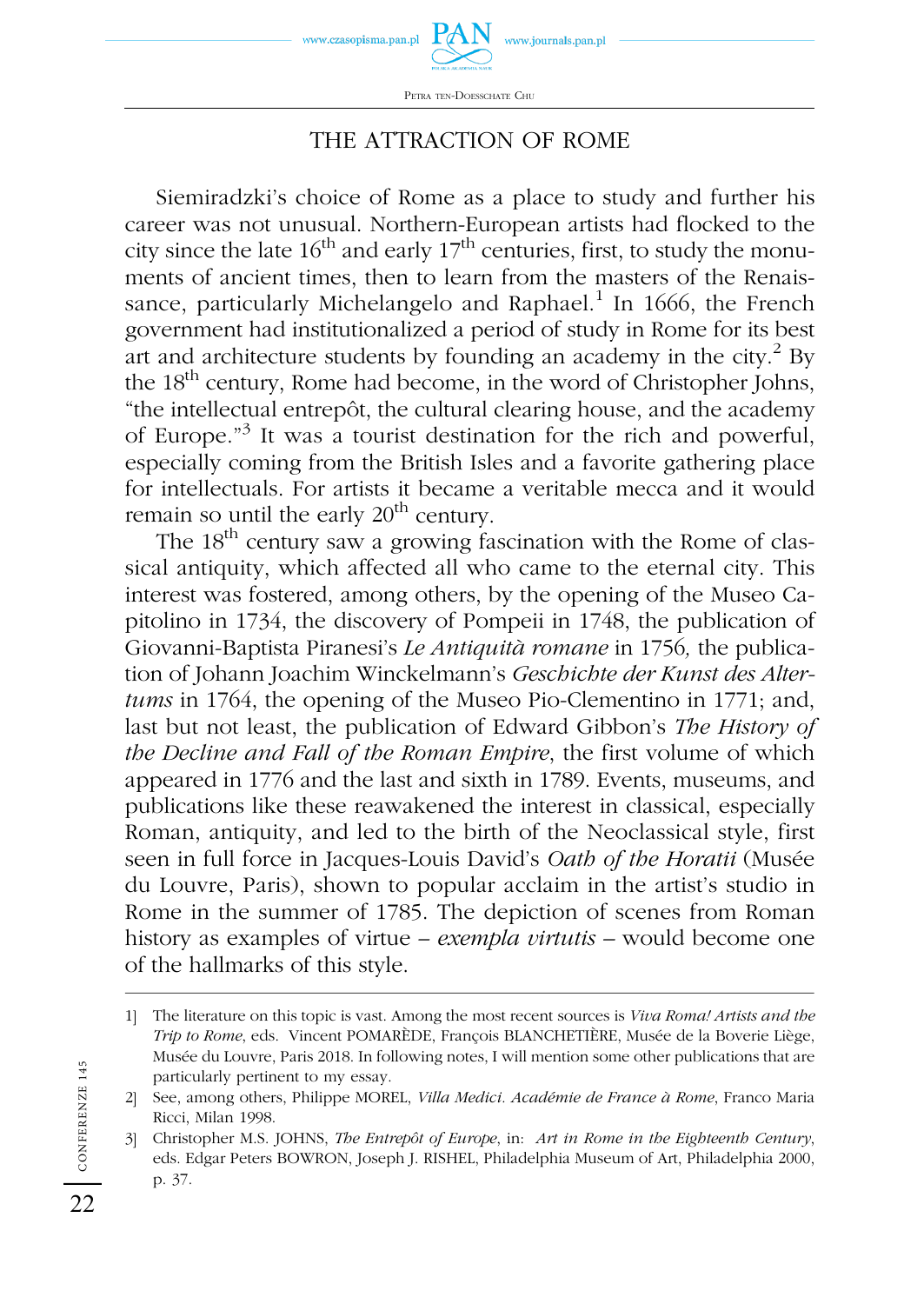www.journals.pan.pl



In the  $19<sup>th</sup>$  century the artistic expatriate community became increasingly diverse. In 1809, four rebellious students from the Vienna Academy moved to Rome and occupied the monastery of San Isidoro, which had been closed by the French. They were soon joined by other German-speaking artists to form the so-called Nazarene movement, which, turning away from classicism, found inspiration in early Renaissance art.<sup>4</sup> The Germans were followed by the Danes, who had a thriving colony in Rome in the  $1830s<sup>5</sup>$  as well as by a group of Russian artists, who lived around the Isidoro Monastery and on the Via Felice.<sup>6</sup> The latter included the Briullov brothers, Alexandr and Karl. Karl Briullov, who spent a considerable part of his life in Rome, was the teacher of Dmitry Besperchy, Siemiradzki's first art teacher in Kharkov. It is possible that this connection planted the seed for Siemiradzki's subsequent love affair with Rome. Perhaps the largest number of artists from a single nation to come to Rome during the second half of the  $19<sup>th</sup>$ century were Americans.7 The lives of the first generation of American expat artists in Rome was famously evoked in Nathaniel Hawthorne's bestselling novel *A Marble Faun*, published in 1860; that of the second generation in Elihu Vedder's memoirs, *The Digressions of V.: Written for His Own Fun and that of His Friends* (1910), which gives a detailed account of the life of the American expat community in Rome at the end of the  $19<sup>th</sup>$  century. Both sources suggest that there was relatively little close contact between artists of different nationalities, except between the Americans and the British.

Since the  $17<sup>th</sup>$  century, foreign artists had tended to live around the Spanish Steps, in an area of Rome that stretched from the Piazza del Popolo via the Piazza di Spagna to the Piazza Barberini. The Villa

<sup>4]</sup> Among the most recent English-language books on the Nazarenes is Cordula GREWE, *The Nazarenes: Romantic Avant-Garde and the Art of the Concept*, Pennsylvania State University Press, University Park PA 2015. See also Klaus GALLWITZ, *Die Nazarener in Rom: Ein Deutscher Künstlerbund der Romantik,* Galleria Nazionale d'Arte Moderna, Rome 1981; German edn., Prestel Verlag, Munich 1981.

<sup>5]</sup> Laila SKJØTHAUG, *Bertel Thorvaldsen and the Danish Artists in Rome*, in: V. POMARÈDE, F. BLANCHETIÈRE, op. cit, pp. 95-99. Accessible online: https://arkivet.thorvaldsensmuseum. dk/articles/bertel-thorvaldsen-and-the-danish-artists-in-rome.

<sup>6]</sup> See Ludmila MARKINA, *German and Russian Artists: Rendezvous in Rome*, "Tretyakov Gallery Quarterly Magazine", Special Issue 2011, pp. 38-49. Accessible online: https://www. tretyakovgallerymagazine.com/articles/si-italy-russia-crossroads-cultures/german-and-russianartists-rendezvous-rome.

<sup>7]</sup> On this subject, see William L. VANCE, Mary K. MCGUIGAN, John F. MCGUIGAN, and Paul S. D'AMBROSIO, America's Rome: Artists in the Eternal City, 1800-1900, Fenimore Art Museum, Cooperstown N.Y. 2009.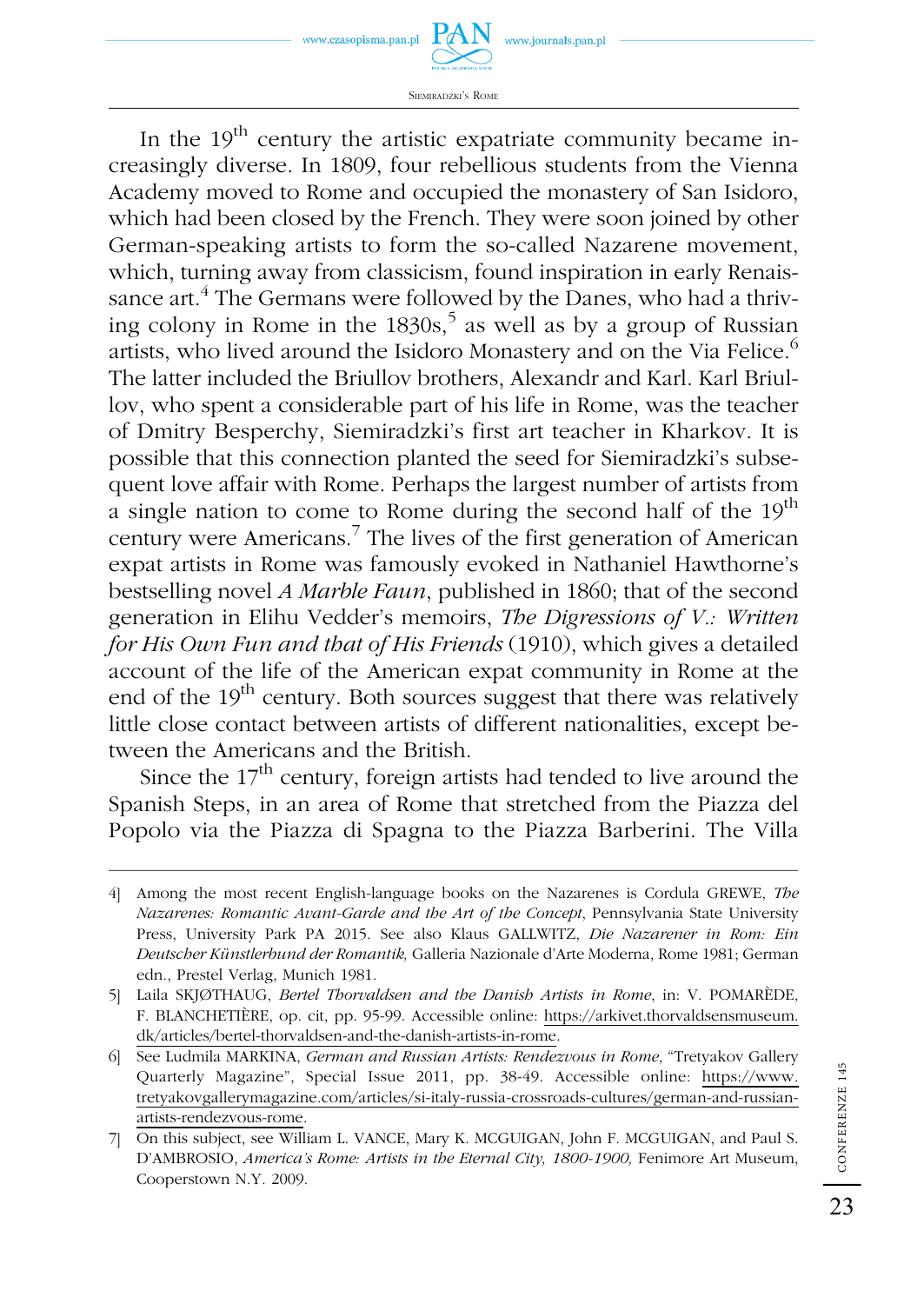

Medici and the Monastery of San Isidoro were to the North. The Via Margutta, where artists had lived since the  $17<sup>th</sup>$  century was towards the West. Near the Spanish Steps, on 86 Via Condotti, was the Caffè Greco, which from about 1760 had been a hangout for foreign artists in Rome.

### ROME IN THE TIME OF SIEMIRADZKI

When Siemiradzki arrived in Rome in 1872, he initially rented an atelier near the Spanish Steps, on Via Margutta 5, following the example of other expat artists. In 1883, however, he moved to the Via Gaeta (no. 1), which then was still on the outskirts of the city, and from where he had beautiful views of Rome and the Alban Hills. In 1872, the year in which Siemiradzki arrived in Rome, the city was on the cusp of a major political, cultural, and physical transformation. It had become the capital of Italy in July of 1871, when the government of a newly unified Italy had moved to Rome from Florence. During the next thirty years or so, the city would be transformed into a modern capital by the construction of the Termini railroad station; the erection of government buildings and new residential quarters; the creation of several major arteries, including the Via Nazionale, the Via Cavour, the Corso Vittorio Emmanuele II, and the Via Veneto; and, to top it all off, the erection of the National Monument to Victor Emmanuel II or the Altare della Patria – the Altar of the Fatherland. Designed by Giuseppe Sacconi, it was begun in 1885, dedicated in 1911, and completed in 1925.

Throughout most of the thirty years during which Siemiradzki lived in Rome, from 1872 to 1902, many parts of the city – particularly in the area where he lived, were construction zones, as old buildings and even entire streets, dating as far back as the Middle Ages, were torn down to make place for new government buildings as well as apartment buildings to house the growing population of the city. Siemiradzki certainly felt the impact of these changes. The new Termini station, which was near his house, had been constructed between 1868 and 1874, so it had already been completed when he moved to the Via Gaeta. But over the next decades the area around the station was gradually modernized with the building of the Via Cavour and the urbanization of the neighboring Monti district.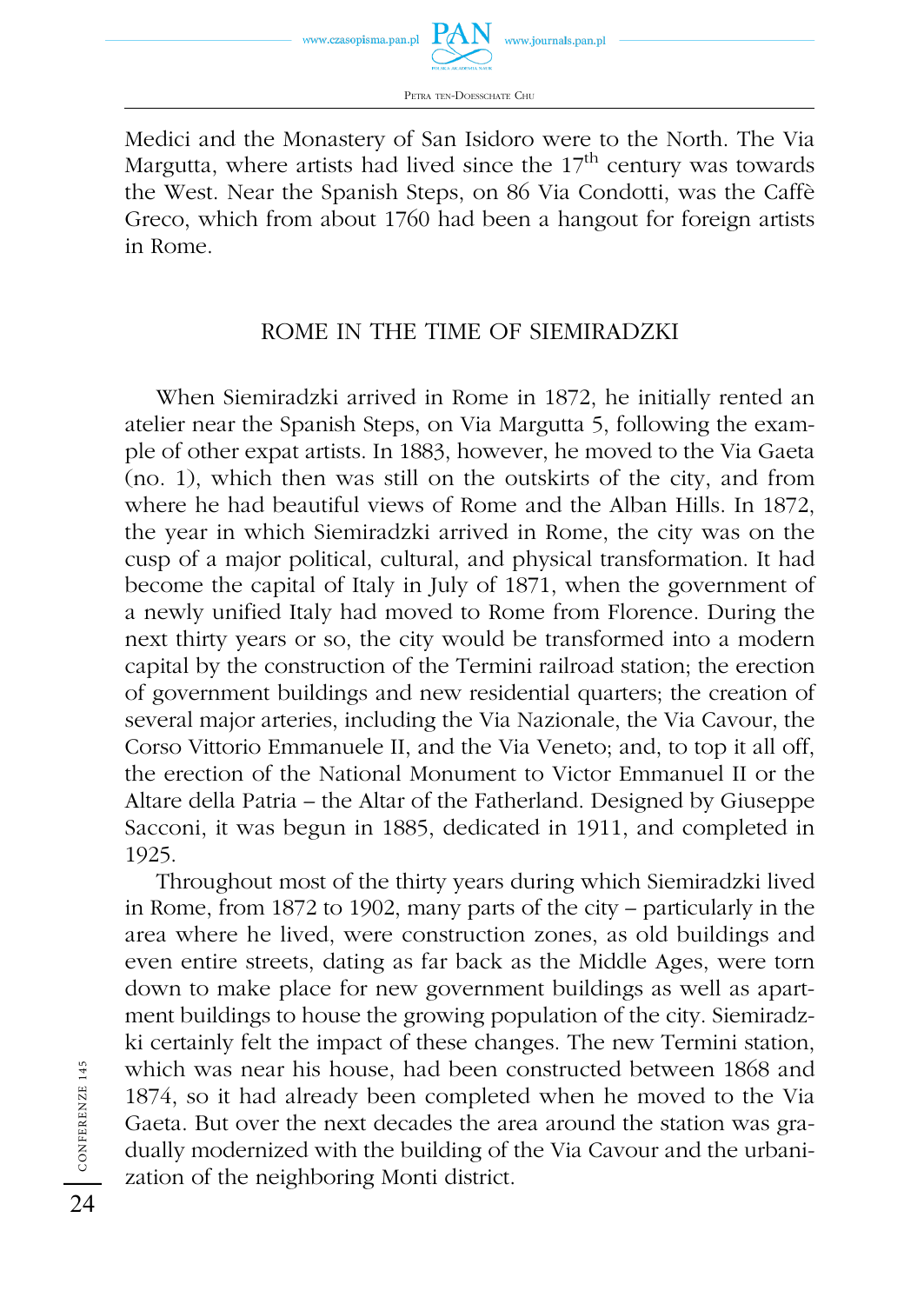

SIEMIRADZKI'S ROME

The older generation of expatriate artists and writers who had arrived in Rome some twenty or thirty years before Siemiradzki looked back with nostalgia to the time before Rome's elevation to Italy's capital city. Their sentiments are best expressed by the two children of the American sculptor Thomas Crawford, who had grown up in Rome, as their father lived in the city from 1835 to his death in 1857. Crawford's son, the novelist Francis Marion, recalled the charms of the Villa Negroni, their childhood home, which was destroyed in the late 1860s to make way for the Termini station.<sup>8</sup> His daughter Mary Crawford Fraser, also a writer, lamented "the reckless destruction of beautiful buildings and venerated landmarks." For this, she blamed not only the new government but also "the Romans themselves, wealthy nobles who should have known better, [but] had gone mad with the insane greed of speculation."9

It is important to note that the parts of Rome that were sacrificed to modernization for the most part dated from the Middle Ages and after. The new government was keen to preserve and even highlight the ancient city. They did so by sponsoring archaeological excavations and providing better access to and more space around major classical monuments that served as reminders of the accomplishments of the city's ancient emperors – the ideological ancestors of Italy's modern leadership. As art historian Lindsay Harris, has argued, in late 19<sup>th</sup> -century Rome, "archaeology and modernization, while strange bedfellows, shaped the development of [...] [the city] as capital of Italy."<sup>10</sup>

This active excavation and re-staging of ancient monuments is vividly characterized – and criticized – in a memoir entitled *Roman Holidays and Others,* published by William Dean Howells, an important and influential American writer of the late  $19<sup>th</sup>$  and early  $20<sup>th</sup>$  century. *Roman Holidays and Others*, published in 1908, was based on a prolonged visit to Italy, made when the author was seventy. It was Howells's second stay in the country as some forty years earlier, from 1860-1865, he had served as the American consul to Venice, from where he had frequently traveled to Rome. *In Roman Holidays,* Howells compares the new Italian capital of the early 20<sup>th</sup> century with

CONFERENZE 145

CONFERENZE 145

<sup>8]</sup> Francis Marion CRAWFORD, *Ave Roma Immortalis: Studies from the Chronicles of Rome*, vol. 1, Macmillan, New York 1898, pp. 148-149.

<sup>9]</sup> Mrs. Hugh FRASER, *A Diplomatist's Wife, in Many Lands*, vol. 2, Dodd, Mead, and Co., New York 1910, p. 198.

<sup>10]</sup> Lindsay HARRIS et al., *Imagining a Nation's Capital: Rome and the John Henry Parker Photography Collection, 1864–1879*, "Nineteenth-Century Art Worldwide", vol. 14, 1 (spring 2014), n.p. Accessible online only: https://www.19thc-artworldwide.org/spring15.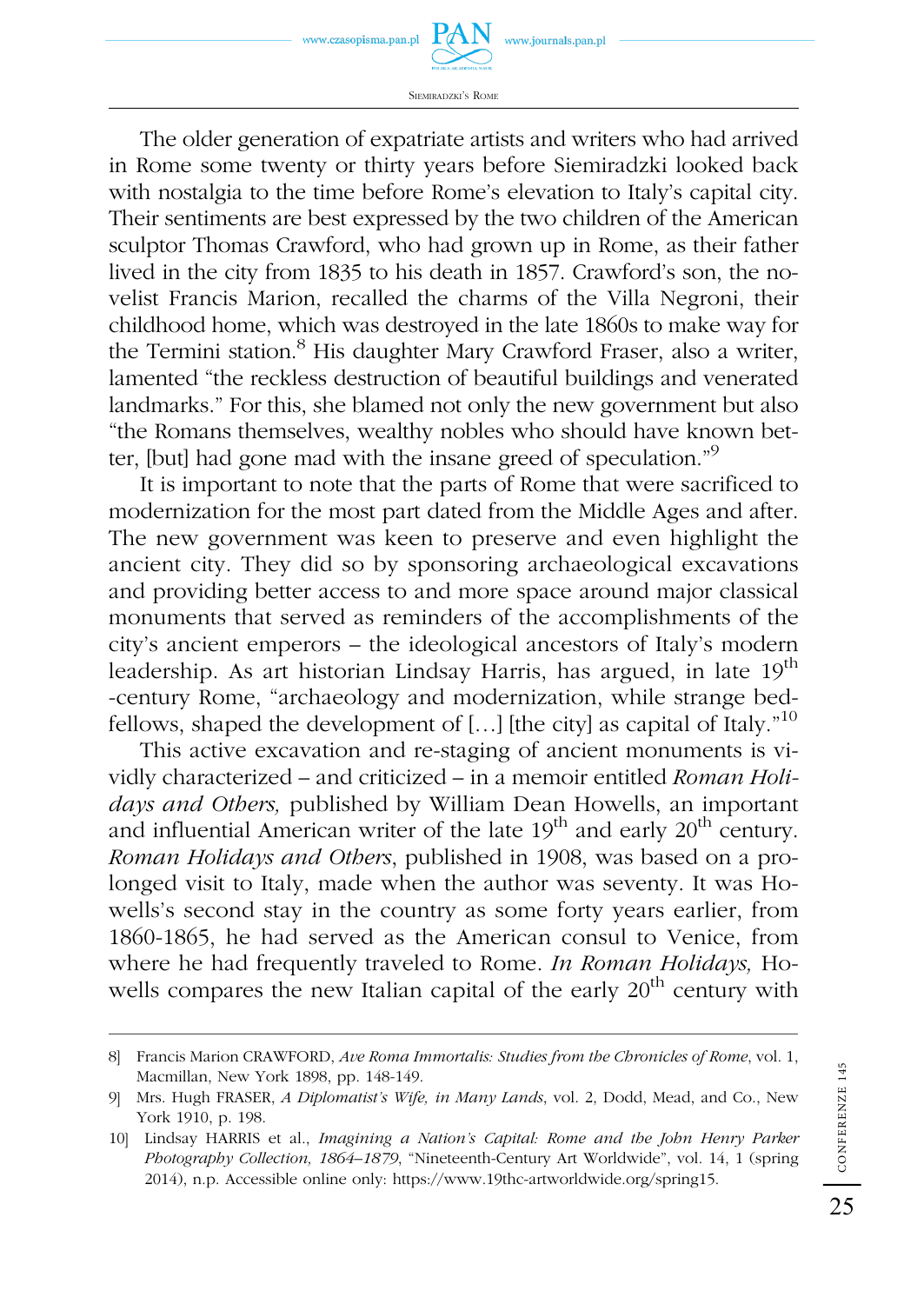

PETRA TEN-DOESSCHATE CHU

the pre-risorgimento papal Rome of the 1860s. In earlier days, Howells tells us, the Roman Forum was called the Campo Vaccino or the Cow Field, as "wide-horned cattle was chewing the cud among the broken monuments.<sup>"11</sup> By 1908, the cattle were gone and the broken monuments cleaned and stabilized. Moreover, archaeologists, according to Howells, had "resurrected the ancient Forum, by lowering the surface of the Cow Field fifteen or twenty feet; by scraping clean the buried pavements; by identifying the storied points; by multiplying the fragments of basal or columnar marbles and revealing the plans of temples and palaces and courts and tracing the Sacred Way on which the magnificence of the past went to dusty death."12 To Howell, the result was an embarrassment of archaeological riches. Indeed, he bemoaned the loss of the old Cow Field, which to him had had "all the elements of emotion and meditation."<sup>13</sup> The newly excavated Forum, by contrast, presented a kaleidoscopic clutter of archaeological detail (fig. 6).

Howells found the Colosseum less changed than the Forum, though it too had lost its former charms since "a minion of the wicked Italian government had […] scraped its flowers and weeds away and cleaned it up so that it was perfectly spoiled."<sup>14</sup> Moreover, the amphitheater was invaded by "hordes of […] tourists,"15 most of them attracted to the monument for the memories it evoked of "terrible stunts in which men fought one another for the delight of other men in every manner of murder," as well as of "wild beasts [that] tore the limbs of those glad to perish for their faith. $16$ 

#### CHANGING ATTITUDES TOWARDS ROME

William Dean Howells not only poignantly describes the transformation of Rome during the early decades of the city' conversion from a papal city into a modern capital, but also articulates the development of a new attitude towards the ancient Roman monuments and, by

- 14] Ibid., p. 89.
- 15] Ibid. 16] Ibid.

CONFERENZE 145

CONFERENZE 145

<sup>11]</sup> William D. HOWELLS, *Roman Holidays and Others*, Harper and Brothers, New York/London 1908, p. 93. Accessible online: https://archive.org/details/romanholidaysoth00howeiala.

<sup>12]</sup> Ibid.

<sup>13]</sup> Ibid.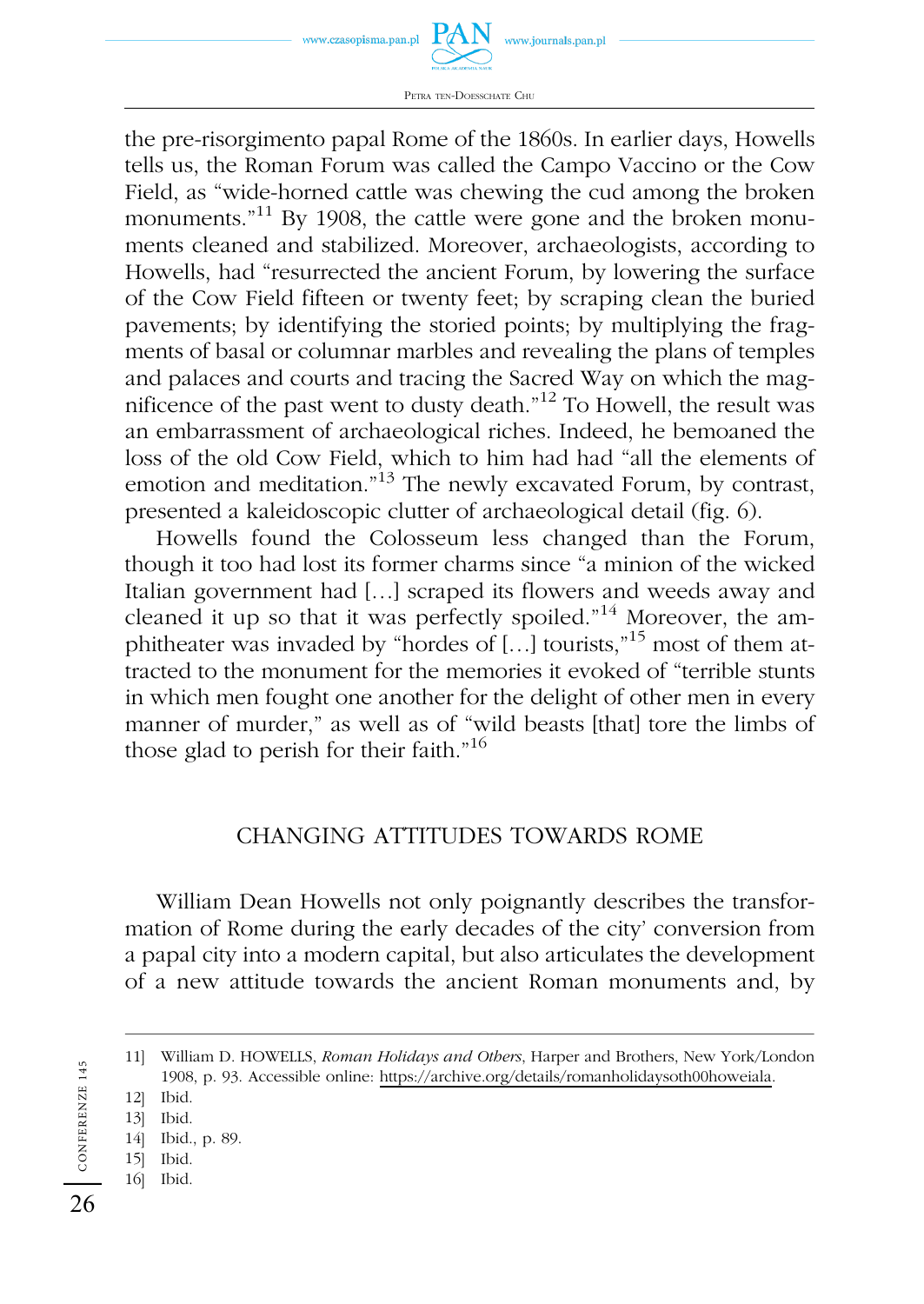

SIEMIRADZKI'S ROME

extension, towards Roman Antiquity, generally, that had important implications for late  $19<sup>th</sup>$  -century art. In the late  $18<sup>th</sup>$  and early  $19<sup>th</sup>$  century, the ancient Romans were known and admired primarily for their literature. Relatively few people had a chance to travel to Rome but all those who had a secondary education were steeped in the writings of Livy, Pliny, Suetonius, and Tacitus, whose works provided inspiration to literature, theatre, as well as art. Ancient Roman literature was especially admired for the examples of virtuous behavior it provided and, in art, they became the preferred subjects of history painters. The artists who painted these *exempla virtutis* derived from classical literature made some effort at historical correctness; they studied classical monuments for posture, setting, and costume, but the focus was less on historical accuracy than on the selection of details that would dignify the moral lesson that was taught.

During the Romantic period, attitudes towards Rome changed. In the wake of Gibbon's *Rise and Fall of the Roman Empire,* the focus of the historical interest in Rome shifted from the Republican period to the Empire. Darwin and Hegel notwithstanding, there was, in the  $19<sup>th</sup>$ century, a strong interest in cyclical models of history, in which the word "empire" came to signify the beginning of the end. The Russian historian Nikolai Danilevsky was an important representative of this circular view of history, sometimes referred to as "eternal return" or "eternal recurrence", which seemed particularly pertinent in the 19<sup>th</sup> century, when many believed in the imminence of what Oswald Spengler, in the early 20th century, would call *Der Untergang des Abendlands* or the Downfall of the Occident-commonly seen as a recurrence of the fall of the Roman Empire.17

The American painter Thomas Cole's *The Course of Empire* (New York, New York Historical Society), a series of five paintings executed in 1833-1836, illustrates this  $19<sup>th</sup>$ -century belief in a cyclical or biological model of civilizations, which are born, mature, get old, and die. Cole's *Course of Empire* was inspired by a visit to Italy, during which the ancient ruins caused him to meditate on the transient nature of civilization. In a letter to his parents, written from Italy, Cole ruminates about his visit to the Colosseum:

"To walk beneath its crumbling walls, to climb its shattered steps, to wander through its long arched passages, to tread in the footsteps

<sup>17]</sup> Oswald SPENGLER, *Der Untergang des Abendlandes: Umrisse einer Morphologie der Weltgeschichte*, vol. I Wilhelm Braumüller, Wien und Leipzig 1918, vol. II, Beck, Munich 1920.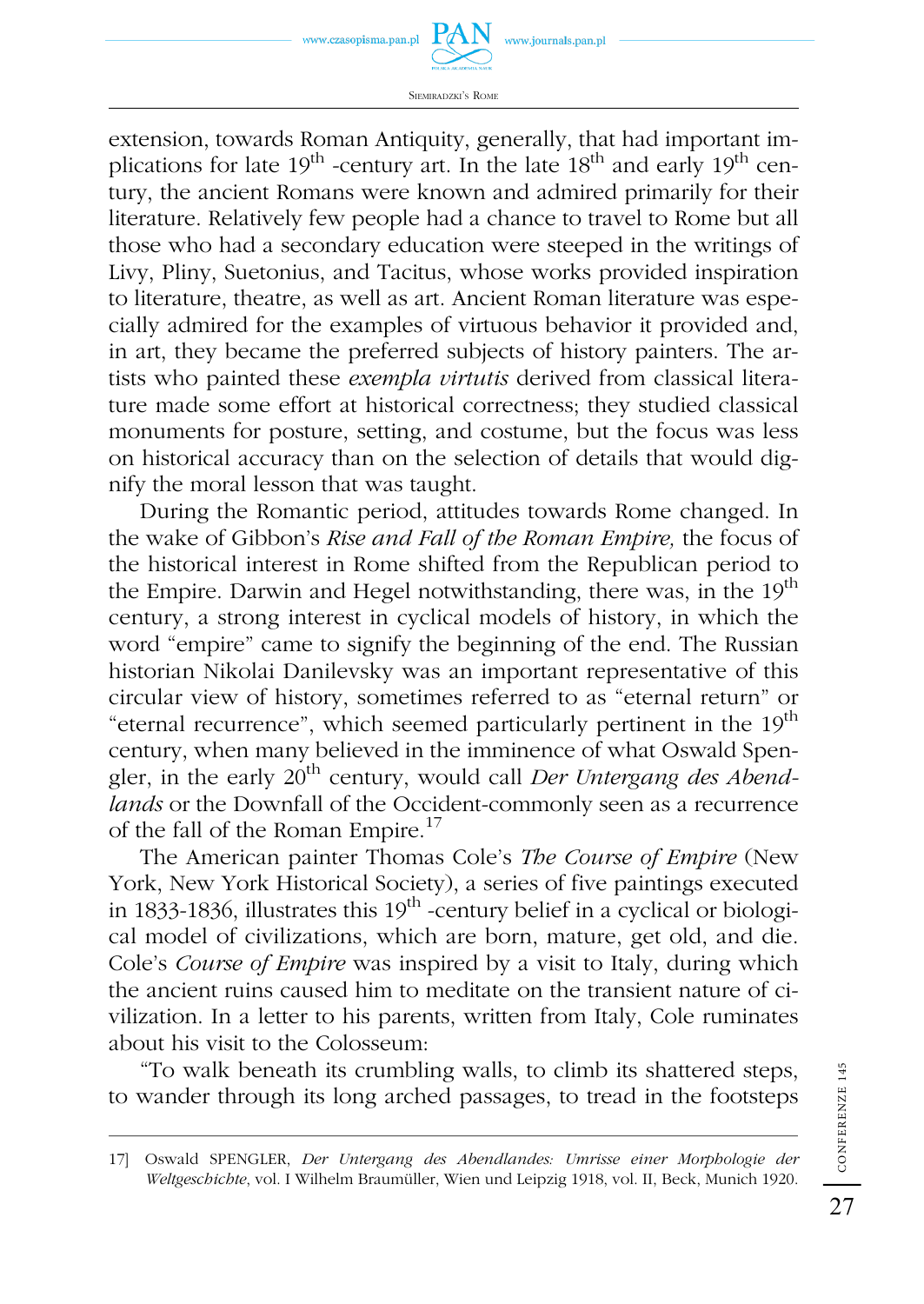of Rome's ancient kings, to muse upon its broken height, is to lapse into sad, though not unpleasing meditations".<sup>18</sup>

Cole's biographer Louis Legrand Noble, specifically mentions that Cole conceived *The Course of Empire* while contemplating the ruins of Rome,<sup>19</sup> but though he made numerous sketches among them, Cole made no attempt to approximate Rome in his final paintings. It is clear to any viewer that *The Course of Empire* is imaginary, the product of a general meditation on the rise and fall of greatness. Take his *Consummation of Empire*, the fourth painting in the series (fig. 7). The painting represents a vast urban landscape that is, broadly speaking, classical but upon close inspection presents a strange conglomerate of buildings and sculptures from different places and times: Here is Phidias's *Athena* from the Parthenon, there the Column of Trajan, beyond the Caryatids of the Erechtheion, etc. Such fantasies were admired at the time because everyone understood them for what they were, imaginative pastiches of ancient monuments that evoked memories of past greatness, of transient glory.

Fast forward, it is illustrative to compare Thomas Cole's painting *Consummation of Empire* with Siemiradzki's *Christian Dirce* (fig. VI) painted some sixty years later. Both paintings are about empire and decadence, but whereas Cole's painting is a generic timeless fantasy couched in classical terms, Siemiradzki's painting is specific in as far as time, place, and even characters, are concerned, and it is based on careful historical and archaeological research. His painting depicts a scene of Christian martyrdom under Nero, detailed by the French historian Ernest Renan in his *L'Antéchrist*, the fourth volume of his eight-volume L'*Histoire des origines du christianisme*, published between 1863 and 1883. Renan describes how under Nero some of the tortures inflicted upon Christians were reenactments of classical myths, such as the Greek myth of the Naiad nymph Dirce, who was punished by being tied to the horns of a wild bull – a scene famously depicted in the *Farnese Bull*, now in the Museum in Naples.<sup>20</sup> Siemiradzki's painting is set in Nero's circus, where, according to Tacitus

<sup>18]</sup> Louis Legrand NOBLE, *The Life and Works of Thomas Cole*, Sheldon, Blakeman, and Co., New York, 1856, p. 159. Accessible online: https://books.google.com/books?id=xYcfAAAAYAAJ& printsec=frontcover&dq=thomas+cole&hl=en&sa=X&ved=0ahUKEwijvMSk0ZfeAhUsWN8KHb\_xBcAQ6AEIMzAC#v=onepage&q=Rome&f=false.

<sup>19]</sup> Ibid., p. 155.

<sup>20] [</sup>Ernest RENAN], *Renan's Antichrist*, translated with an introduction by William G. HUTCHI-SON, Walter Scott, London 1900, pp. 84-85.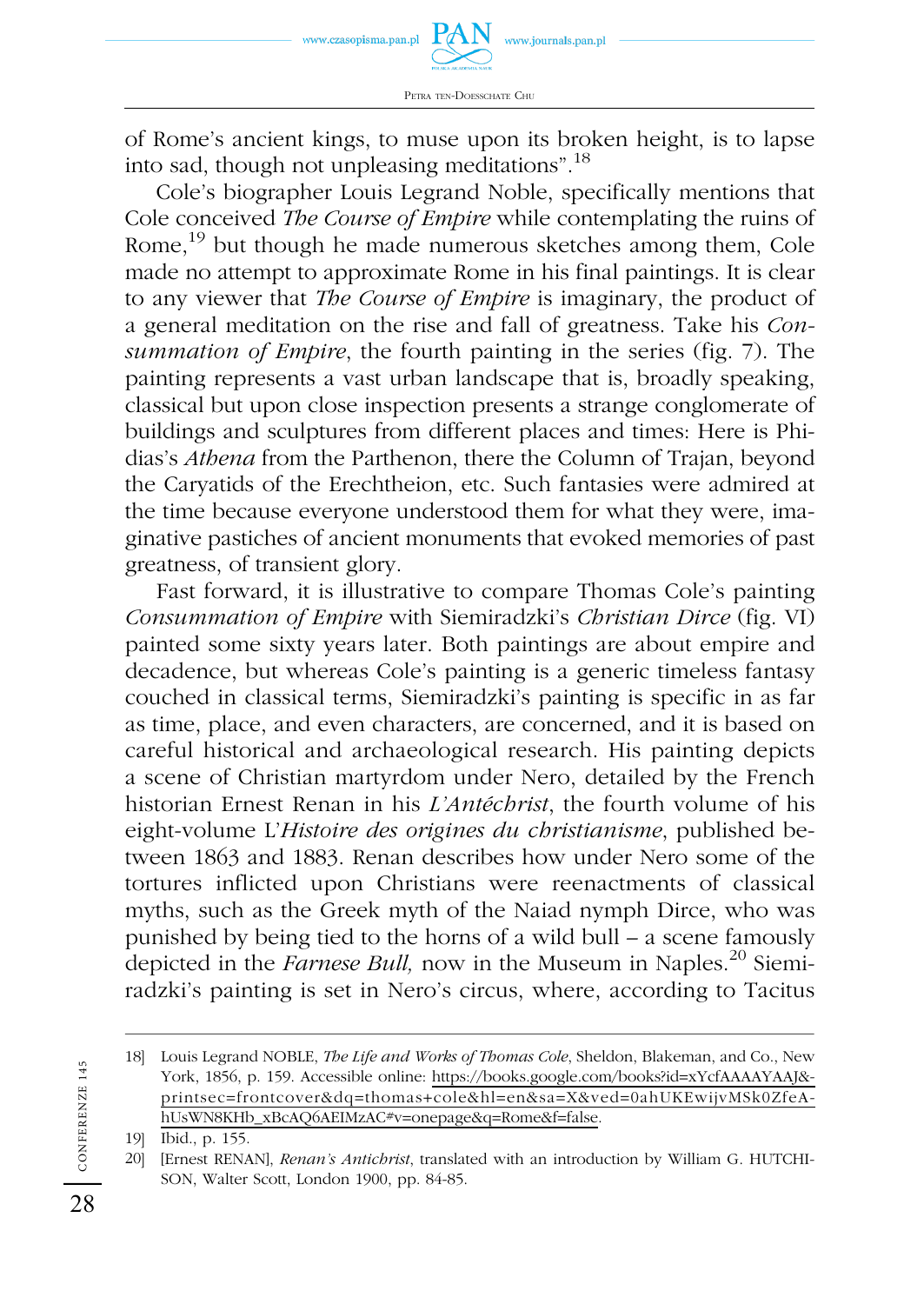





many Christian martyrs found their death. The painting, like other paintings of Roman history painted by Siemiradzki, stands out for its wealth, if not the excess, of apparently carefully researched details. The figure of Nero, walking in the circus to inspect the naked dead women close-up, is an allusion to both classical sources like Tacitus, who mentions that Nero mingled with the people in the circus, and to Renan, who claims that Nero was shortsighted. Nero himself is clearly modeled after classical sculptures. Details of architecture, furniture, and clothing are copied from illustrations in scholarly books on life in ancient Rome that were popular in the second half of the  $19<sup>th</sup>$  century, for example *Das Leben der Griechen und Romer nach antiken Bildwerken dargestellt* (Life of the Greeks and the Romans, rendered after classical sculptures) of 1862, by Ernst Karl Guhl and Wilhelm Koner, which appeared in numerous editions and translations since it was first published in  $1862.^{21}$ 

The amount of detail in *Christian Dirce*, as well as other well- -known paintings by Siemiradzki's depicting scenes of Roman history, like *Nero's Torches* (fig. II) equals that found in Thomas Cole's *Consummation of Empire.* Both paintings illustrate, what Gibbon saw as some of the causes of the fall of the Roman Empire: "immoderate greatness," "vain emulation of luxury," and corruption of imperial government. But whereas Cole's painting is a generic pastiche of details loosely modeled on Classical antiquity that evoke the "immoderate greatness" of a distant Mediterranean past, Siemiradzki's *Christian Dirce* is a careful archaeological construction of a specific episode in Roman history that illustrates an example of the vanity, corruption, and cruelty that Gibbon cites as the causes of the fall of the Roman Empire. His painting illustrates a new attitude towards ancient history that neither uses it was a source of *exempla virtutis* nor as a subject of a generic philosophical meditation on the course of history, but rather as a compelling narrative that brings home the lesson of history through its capacity to move and excite the viewer.

<sup>21]</sup> Some of these sources are discussed in: Jerzy MIZIOLEK, *Nel segno di Quo Vadis,* L'Erma di Brettschneider, Roma 2017, pp. 116-132.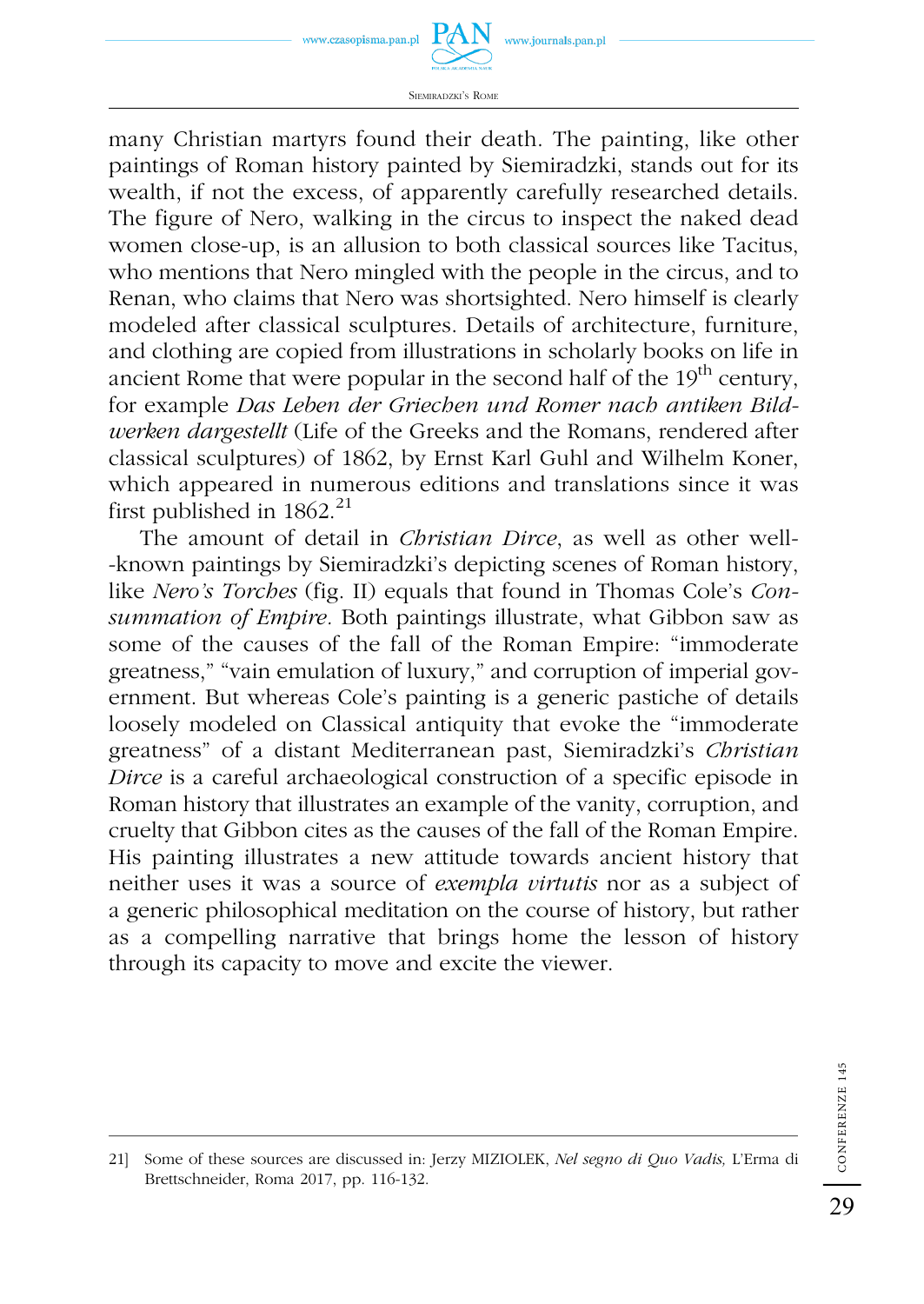

## SIEMIRADZKI, ALMA-TADEMA, AND LENDING COLOR TO ARCHAEOLOGY

Siemiradzki's attempts to reconstruct the historical past based on careful archaeological and historical research was not unique. Indeed, he was part of a small international group of European painters, working at the end of the  $19<sup>th</sup>$  century, who were all equally fascinated with Classical Antiquity, especially the Roman Empire, and who depicted it with the same attention to detail. Perhaps best-known among them was the Dutch-British painter Lawrence Alma-Tadema. In the last decades of the 19<sup>th</sup> century, both Alma-Tadema and Siemiradzki were among the most respected contemporary artists of their time. Internationally exhibited and widely collected, their works sold for exorbitant prices. Their reputation was short-lived, however. By the second decade of the  $20<sup>th</sup>$  century, they came to be rejected for what was then thought of as an excess of detail that was denigrated as a ploy to make these paintings popular with a materialistic middle-class public that delighted in sensation and "stuff." The British critic Roger Fry put it best when he wrote, in reference to Alma-Tadema, "His [Tadema's] art […] demands nothing from the spectator beyond the almost unavoidable knowledge that there was such a thing as the Roman Empire, whose people were very rich, very luxurious, and, in retrospect at least, agreeably wicked. That being agreed upon, Sir Lawrence proceeded to satisfy all the futile inquiries that indolent curiosity might make about the domestic belongings and daily trifles of those people."22

Those damning words were written in 1913, when Modernism was reaching its height, and they spelled the beginning of a seven decadeslong period when the paintings of Alma-Tadema, Siemiradzki, and other artists of similar ilk were relegated to museum storage areas and lost all of their former value in the market. It was not until the end of the  $20<sup>th</sup>$  century, with the advent of Postmodernism, that art historians slowly began to revisit their works. Scholars like Elizabeth Prettejohn have raised the question whether the abundance of carefully researched and lushly painted archaeological detail found in the paintings of Alma-Tadema may have been more than merely a strategy to make antiquity palatable to Victorian middle-class viewers. She has suggested that perhaps we must consider them in the light of a new turn in historiography that had begun as early as the Romantic

CONFERENZE 145

<sup>22]</sup> *A Roger Fry Reader,* ed. Christopher REED, University of Chicago Press, Chicago 1996, p. 148.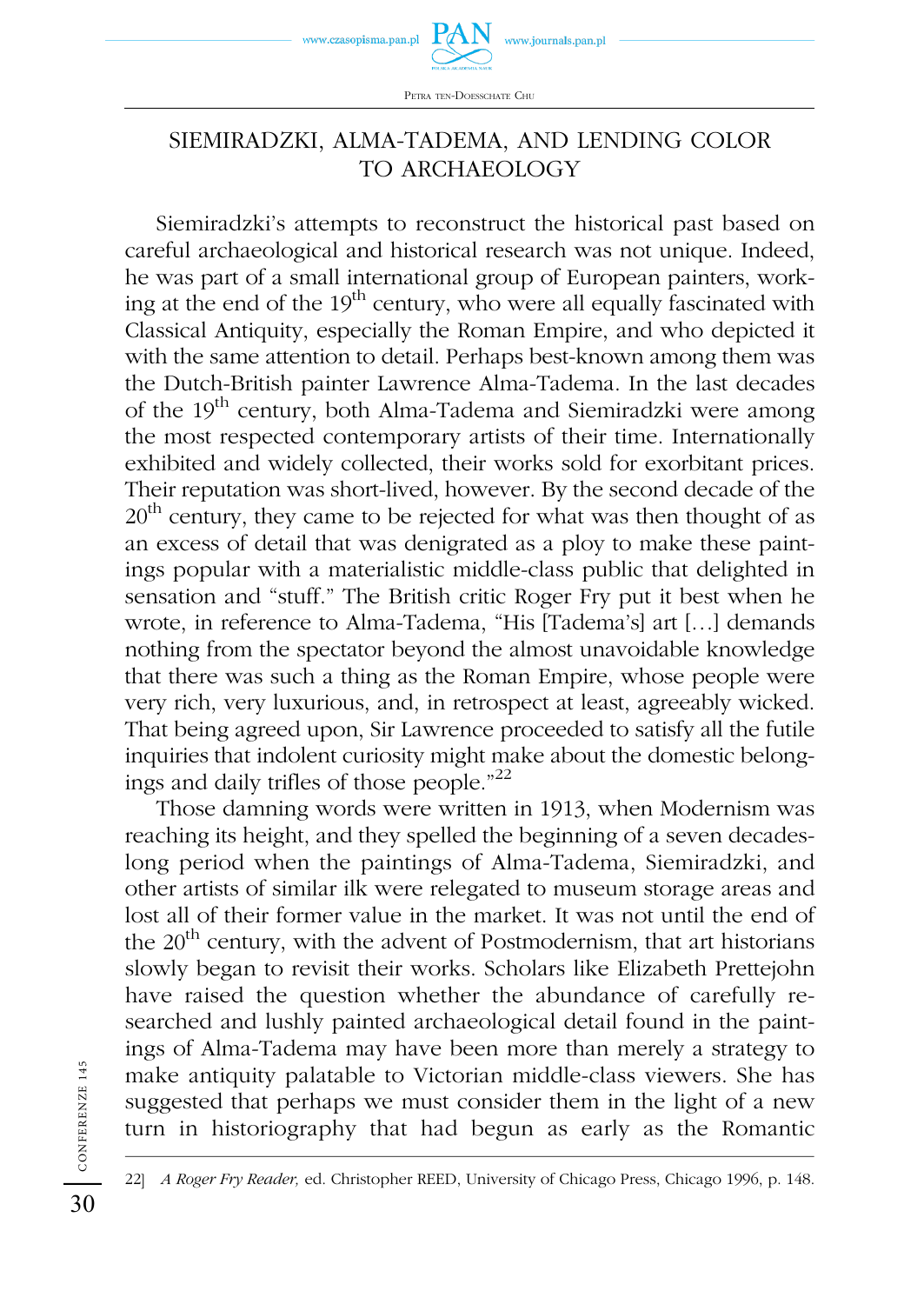

SIEMIRADZKI'S ROME

period, $^{23}$  when, under the influence of the historical novel, historians like Augustin Thierry and Prosper de Barante had introduced a form of narrative history writing that differed dramatically from the philosophically-grounded historiography then still in practice.<sup>24</sup> This new history was to be exact and serious but it was also, to use Thierry's words, "capable of touching popular sensibility" (*émouvoir la fibre populaire*)*.* 25 To enliven history, Barante and Thierry inserted the data yielded by the archival record into an engaging narrative, thus lending color and relief to material that otherwise might seem try and dusty. While the Romantic historians applied the new narrative method of history writing especially to the Middle Ages and subsequent periods in French history, at least one historian of the next generation, Ernest Renan, applied it to the late Roman Empire, especially in his eight-volume *Histoire des origines du christianisme*. To the previous generation's interest in narrativity, Renan added a scientific, positivist historical approach, which meant a critical philological reading of the historical sources and multidisciplinary attempts to verify those sources as much as possible. To write the first volume of his *Histoire, Vie de Jésus*, for example, Renan traveled to Italy and Ottoman Syria and Palestine, not only to be able to lend local color to his narrative, but also to verify various details of biblical and other historical sources. The other volumes of the *Histoire des origines du christianisme*, which are largely set in Rome, were similarly well-researched.

The new kind of scientific, positivist historiography represented by Renan, both undergirded and was prompted by a new approach to archaeology. In Italy, Giuseppe Fiorelli, best-known for his work in Pompeii, in the 1860 and early 1870s introduced an entirely new system for the excavation of the city. Instead of uncovering the streets first, in order to excavate the houses from the ground floor up, as had been done until that point, he imposed a system of uncovering the houses from the top down – a better way preserving everything that was discovered.<sup>26</sup> Of course, this uncovering of layer after layer was

<sup>23]</sup> Elizabeth PRETTEJOHN, *Recreating Rome in Victorian Painting: From History to Genre* in: *Imagining Rome: British Artists and Rome in the Nineteenth Century,* eds. Michael LIVERSIDGE, Catharine EDWARDS, Bristol City Museum and Art Gallery, Bristol 1996, p. 64.

<sup>24]</sup> On the new narrative historiography of the Romantic era, see especially Lionel GOSSMAN, *Between History and Literature*, Cambridge University Press, Cambridge/London 1990.

<sup>25]</sup> Augustin THIERRY, *Dix ans d'études historiques*, Garnier Frères, Paris 1834, p. 12.

<sup>26]</sup> Bruce G. TRIGGER, *A History of Archaeological Thought,* Cambridge University Press, Cambridge/London 1989, p. 196. See also Giuseppe FIORELLI, *Descrizione di Pompei*, Tipografia Italiana, Napoli 1875.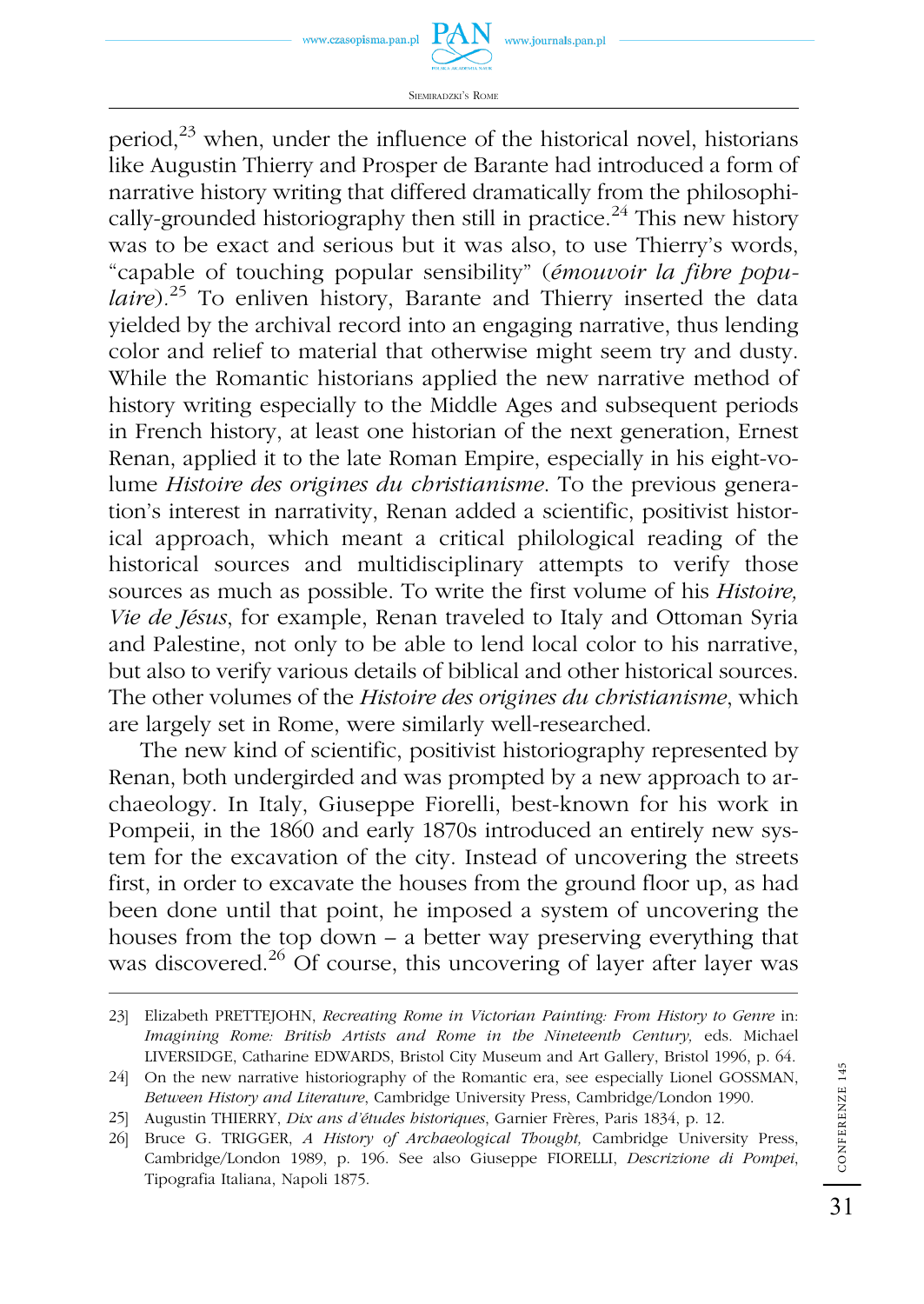

even more useful in sites that had a long history, such as the Forum in Rome, where excavations undertaken between 1870 and 1885, by Italian as well as foreign archaeologists unearthed many layers of history and a wealth of archaeological detail.

All this brings us back to William Dean Howells. We remember how on his second trip to Rome in 1908, he was horrified by his visit to the Roman Forum, which he remembered as a peaceful cow field and which now had become an archaeological site cluttered with a kaleidoscopic variety of archaeological detail. One would expect Howells not to be a lover of the works of artists like Henryk Siemiradzki or Lawrence Alma-Tadema but, interestingly, he owned a work by the latter. How can we reconcile Howells's abhorrence of archaeological detail with an admiration of the work of Alma-Tadema? In a review of the 1876 Centennial art exhibition in the *Atlantic Monthly*, he wrote, "the great modern painters, Landseer, Leighton, Millais, Alma-Tadema [...] have not merely painted well, but they have painted about something, their pictures tell stories, and suggest stories where they do not tell them."27

Clearly, Howells saw the excessive detail in Alma-Tadema's pictures quite differently from the excessive archaeological detail in the Forum. While the Forum offered a seemingly random scattering of archaeological details, in Alma-Tadema's paintings the details were carefully selected and subordinated to the story, which was paramount. In fact, the detail to a large extent, told the story, or, as Howells said, it "suggested a story where it did not tell one." He saw the detail in Alma-Tadema's work not as detail for detail's sake, as he saw the thousands of excavated pieces in the forum, but as the indispensable elements in the painting's narrative, which gave it both color and credibility.

Sentiments similar to Howell's reaction to Alma-Tadema's works are found in critiques of Siemiradzki's paintings. Writing about *Nero's Torches* in *Le Messager de Vienne* of 1877, a critic by the name of Juliusz Mien, argues that the detail in Siemiradzki's painting is both thoughtful and revealing: "The more one contemplates the painting of M. Siemiradzki, the more one is surprised by the thoughts and revelations that are contained within it."<sup>28</sup> Mien goes on to analyze some of

<sup>27]</sup> William Dean HOWELLS*, A Sennight of the Centennial,* "The Atlantic Monthly." vol. 38, 1876, p. 94.

<sup>28]</sup> Juliusz MIEN, *Causerie artistique: "Les Torches vivantes de Néron", Tableau de M.H. Siemiradzki*,, "Le Messager de Vienne," no. 7 (supplement), 1877, p. 2.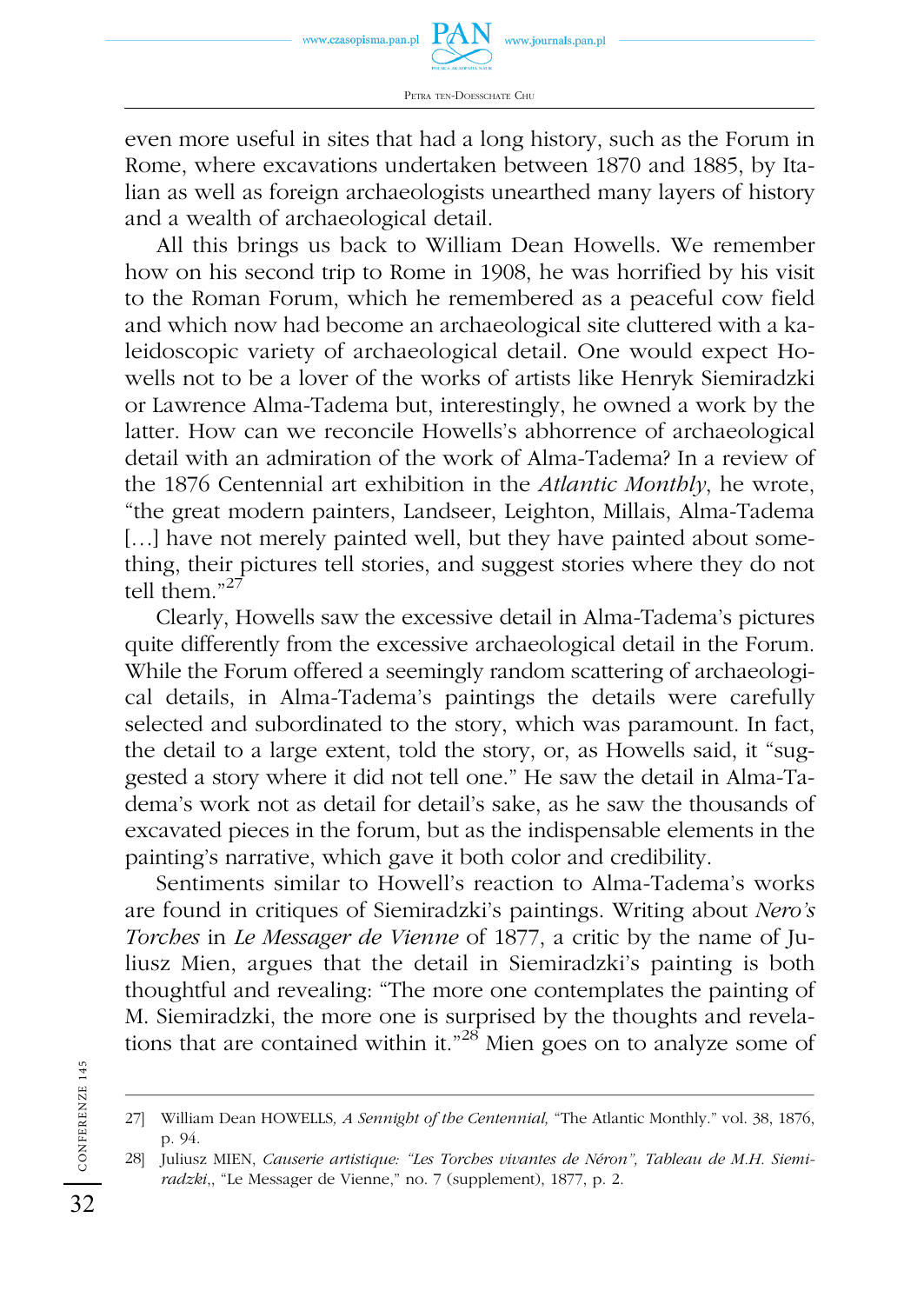

SIEMIRADZKI'S ROME

the specific elements in Siemiradzki's painting, such as the figure of "the gladiator, leaning against the fountain […]. Standing away from the crowd, attentive to the preparations of the sacrifice, his head, against all custom, is uncovered. Is he Christian? Will he become one? One cannot tell, but one sees that the spectacle does not leave him indifferent."29 Mien's words are interesting not only because, like Howells, he suggests that the details are important to the telling of the story but also because they encourage the viewers of Siemiradzki's painting, to themselves become historical researchers – whether archeologists or philologists – trying to make sense of the past by studying it in its minutest detail.

### **CONCLUSION**

Siemiradzki's monumental paintings of Roman history, like those of his contemporary Lawrence Alma-Tadema, stand out by what, at first glance, seems an abundance, even an overwhelming presence of carefully researched and painstakingly executed details. This explains, at once, the popular fascination these paintings have exercised since they were first exhibited, and the contempt in which they were held by modernist critics who felt that the detail was little more than a way for a artists to dazzle the public by their virtuoso technique and to cater to a materialist public's love of "stuff".

In their own time, already, some thoughtful critics of the works of Siemiradzki and Alma-Tadema realized that there was more to their paintings than bravura and crowd pleasing (although one should not altogether ignore these aspects). Influenced by contemporary historiography and archaeology, these artists were aware of the complexity of the archaeological as well as the historical record; they realized that each object and each archival document had its own story to tell; and that history was not a single narrative thread but number of threads woven together into a colorful and complex tapestry. That complexity, in a painting, could be expressed in thoughtfully placed and carefully painted details. To receptive and intelligent observers, these details, upon close observation, would yield different narrative threads and would enable them to deepen their understanding of history.